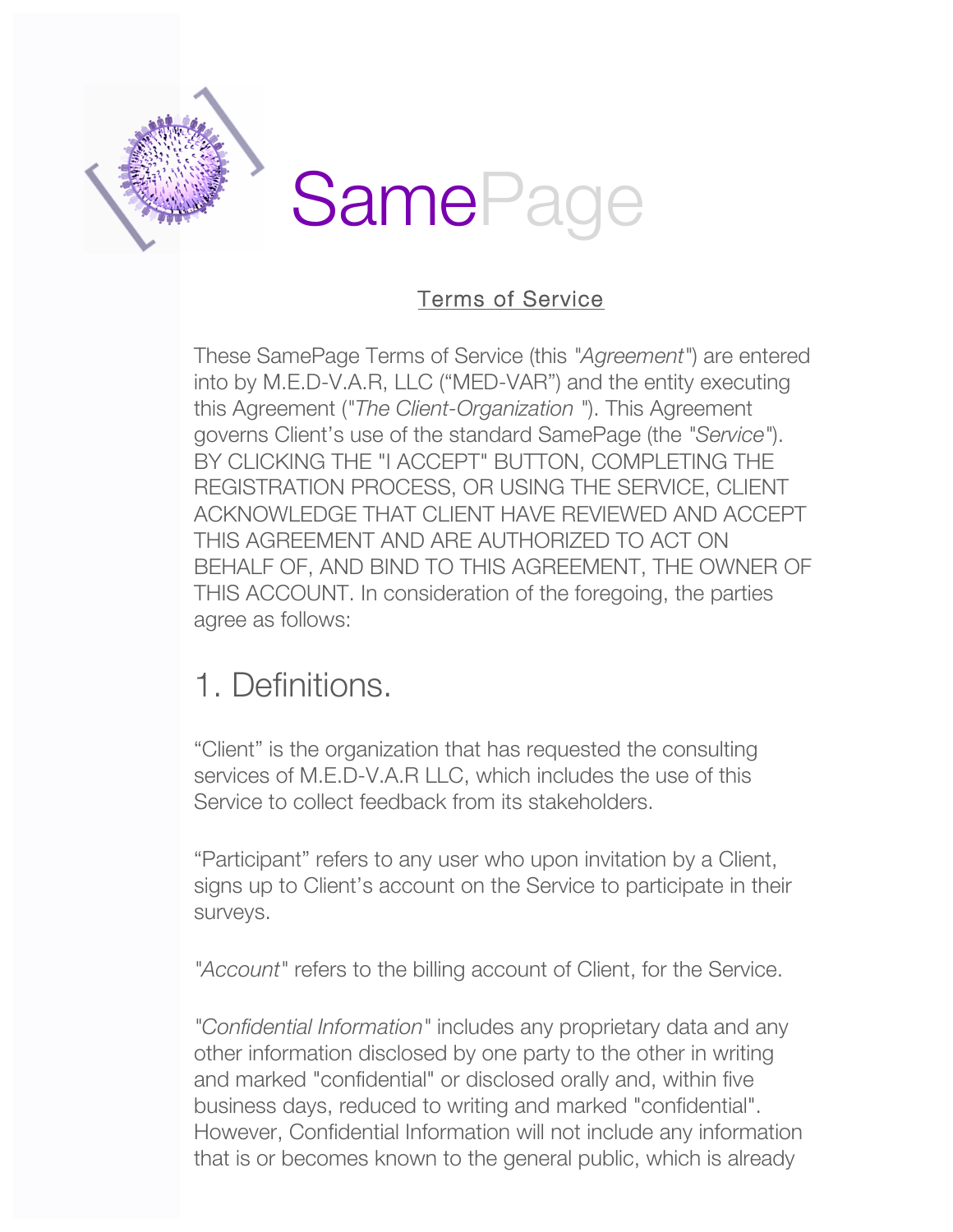in the receiving party's possession prior to disclosure by a party or which is independently developed by the receiving party without the use of Confidential Information.

*"Participant Data" or "SamePage Data"* means the data Client collects, process or store using the Service concerning the characteristics and activities of Participants.

*"Documentation"* means any accompanying documentation made available to Client by MED-VAR for use with the Processing Software, including any documentation available online.

*"Processing Software"* means the SamePage server-side software and any upgrades, which analyzes the Participant Data and generates the Reports.

*"Profile"* means the collection of settings that together determine the information to be included in, or excluded from, a particular Report. For example, a Profile could be established to view a small portion of a web site as a unique Report. There can be multiple Profiles established under a single Property.

*"Report"* means the resulting analysis shown at www.samepage/med-var.com

*"Servers"* means the servers controlled by MED-VAR (or its wholly owned subsidiaries) on which the Processing Software and Participant Data are stored.

*"Software"* means Questionnaire and Data Processing Software.

*"Third Party"* means any third party (i) to which Client provides access to Client's Account or (ii) for which Client uses the Service to collect information on the third party's behalf.

The words *"include"* and *"including"* mean "including but not limited to."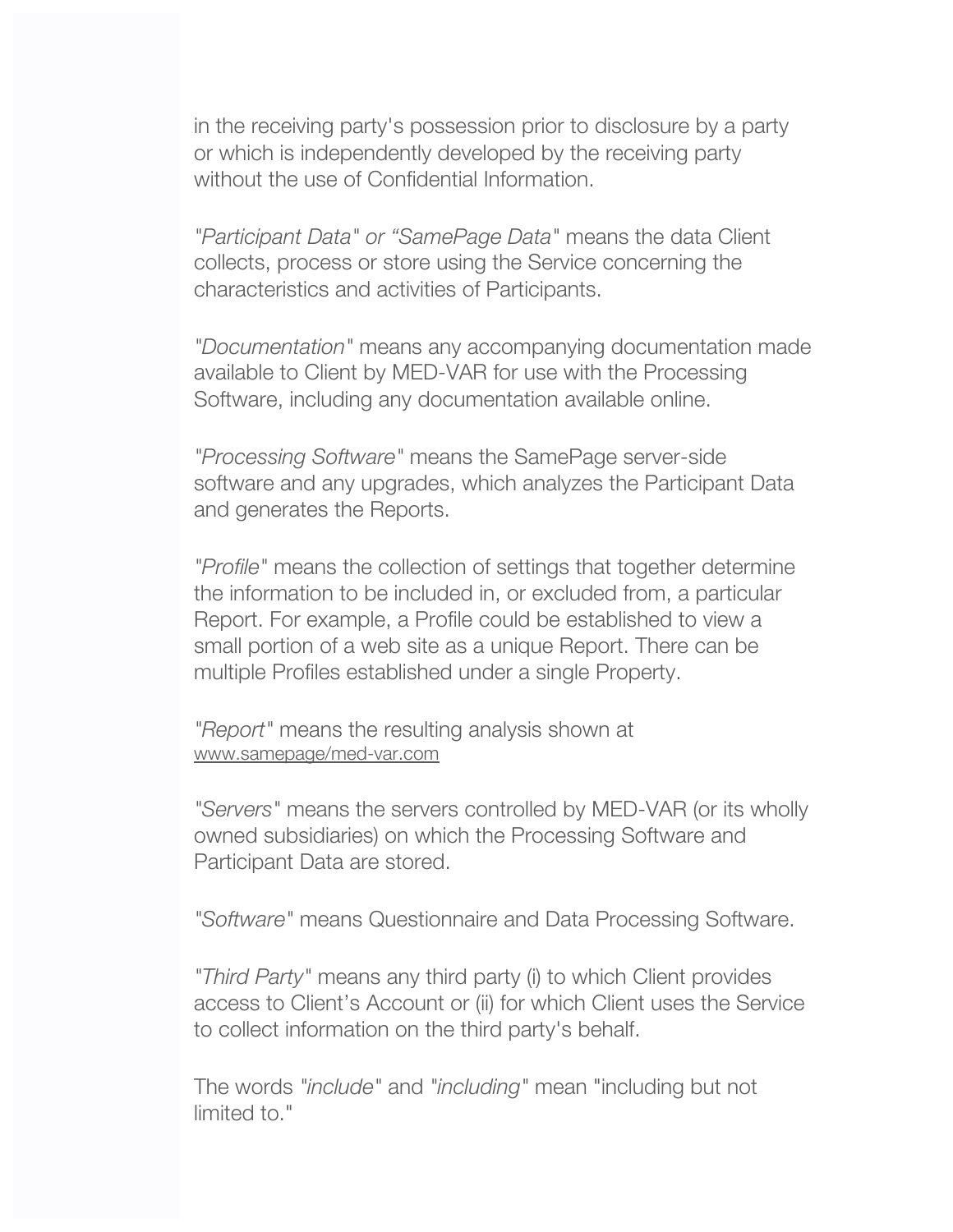# 2. Fees and Service.

MED-VAR may change its fees and payment policies for the Service from time to time including the addition of costs for geographic data, the importing of cost data from search engines, or other fees charged to MED-VAR or its wholly owned subsidiaries by third party vendors for the inclusion of data in the Service reports. The changes to the fees or payment policies are effective upon Client's acceptance of those changes, which will be posted at www.samepage/med-var.com

Unless otherwise stated, all fees are quoted in U.S. Dollars. Any outstanding balance becomes immediately due and payable upon termination of this Agreement and any collection expenses (including attorneys' fees) incurred by MED-VAR will be included in the amount owed, and may be charged to the credit card or other billing mechanism associated with Client's account.

# 3. Client Account, Password, and Security.

To register for the Service, Client must complete the registration process by providing MED-VAR with current, complete and accurate information as prompted by the registration form, including Client's e-mail address (username) and password. Client will protect Client's passwords and take full responsibility for Client's own, and third party, use of Client's accounts. Client is solely responsible for any and all activities that occur under Client's account. Client will notify MED-VAR immediately upon learning of any unauthorized use of Client's Account or any other breach of security. MED-VAR's (or its wholly-owned subsidiaries') support staff may, from time to time, log in to the Service under Client's participant password in order to maintain or improve service, including to provide Client assistance with technical or billing issues. Participants of Client account are solely responsible for their own password and username.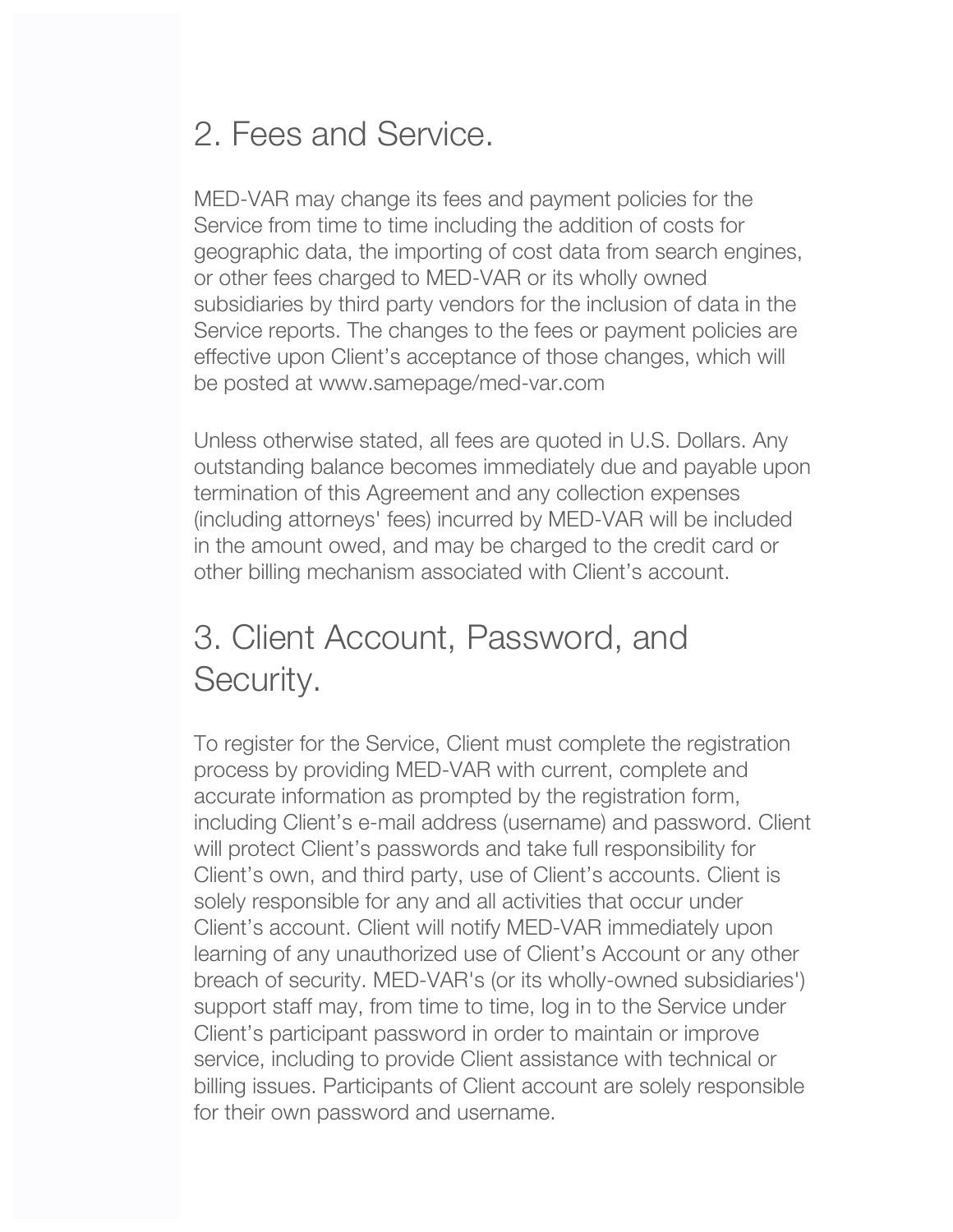4. Nonexclusive License. Subject to the terms and conditions of this Agreement, (a) MED-VAR grants Client a limited, revocable, non-exclusive, non-sub licensable license to install, copy link to Client's data visualization solely as necessary for Client to use the Service on Client's Properties or Third Party's Properties; and (b) Client may remotely access, view and download Client's Reports stored at www.samepage/medvar.com Client will not (and Client will not allow any third party to) (i) copy, modify, adapt, translate or otherwise create derivative works of the Software or the Documentation; (ii) reverse engineer, decompile, disassemble or otherwise attempt to discover the source code of the Software, except as expressly permitted by the law in effect in the jurisdiction in which Client are located; (iii) rent, lease, sell, assign or otherwise transfer rights in or to the Software, the Documentation or the Service; (iv) remove any proprietary notices or labels on the Software or placed by the Service; (v) use, post, transmit or introduce any device, software or routine which interferes or attempts to interfere with the operation of the Service or the Software; or (vi) use data labeled as belonging to a third party in the Service for purposes other than generating, viewing, and downloading Reports. Client will comply with all applicable laws and regulations in Client's use of and access to the Documentation, Software, Service and Reports.

## 5. Confidentiality.

Neither party will use or disclose the other party's Confidential Information without the other's prior written consent except for the purpose of performing its obligations under this Agreement or if required by law, regulation or court order; in which case, the party being compelled to disclose Confidential Information will give the other party as much notice as is reasonably practicable prior to disclosing the Confidential Information.

# 6. Information Rights and Publicity.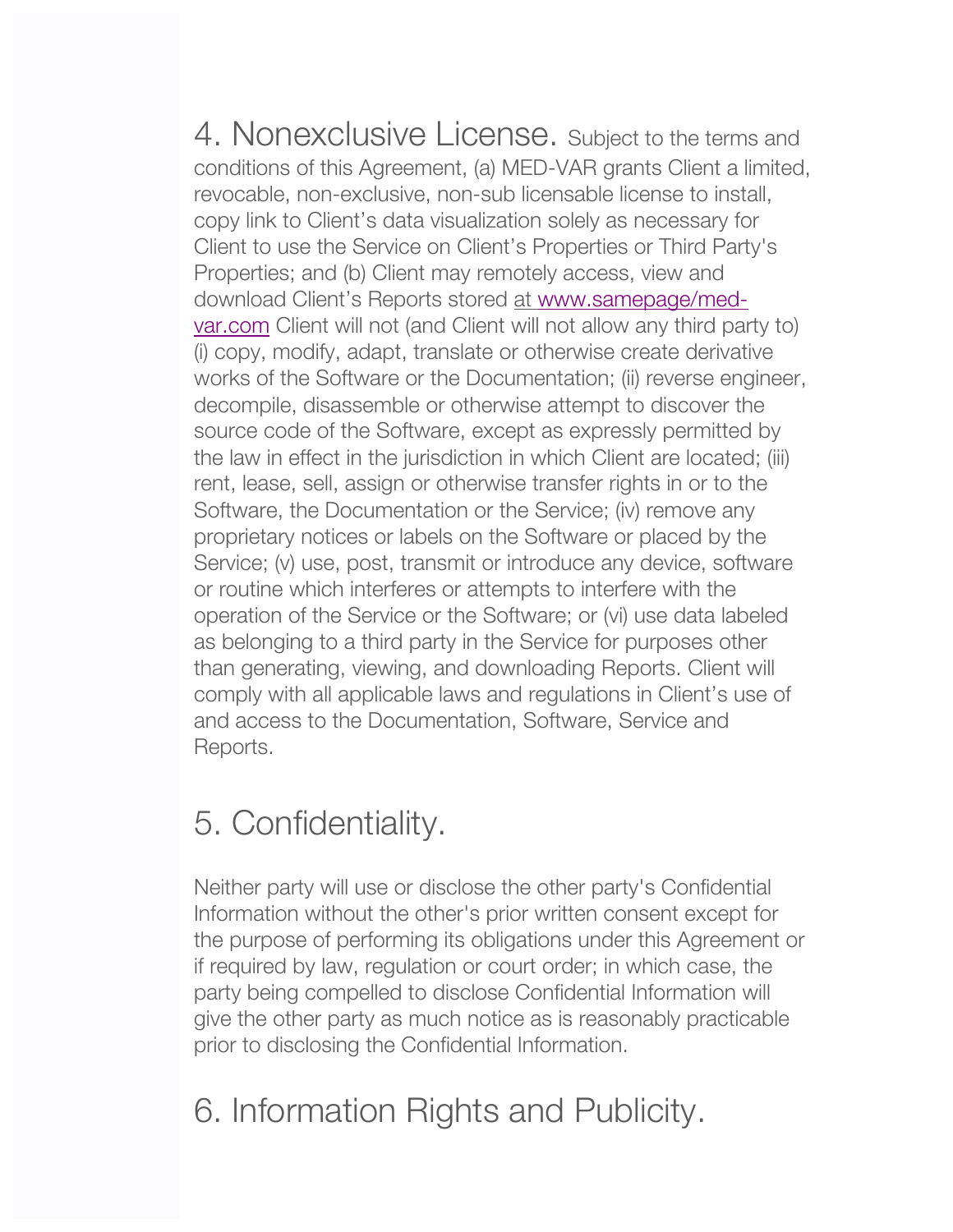MED-VAR may retain and use, subject to the terms of its privacy policy information collected in Client's use of the Service. MED-VAR will not share Client's Participant Data or any Third Party's Participant Data with any third parties unless MED-VAR (i) has Client's consent for any Participant Data or any Third Party's consent for the Third Party's Participant Data; (ii) concludes that it is required by law or has a good faith belief that access, preservation or disclosure of Participant Data is reasonably necessary to protect the rights, property or safety of MED-VAR, its users or the public; or (iii) provides Participant Data in certain limited circumstances to third parties to carry out tasks on MED-VAR's behalf (e.g., billing or data storage) with strict restrictions that prevent the data from being used or shared except as directed by MED-VAR. When this is done, it is subject to agreements that oblige those parties to process Participant Data only on MED-VAR's instructions and in compliance with this Agreement and appropriate confidentiality and security measures.

#### 7. Privacy.

Client will not (and will not allow any third party to) use the Service to track, collect or upload any data that personally identifies an individual (such as a name, email address or billing information), or other data, which can be reasonably linked to such information by MED-VAR. Client will have and abide by an appropriate Privacy Policy and will comply with all applicable laws, policies, and regulations relating to the collection of information from Participants. Client must post a Privacy Policy. Client must disclose the use of SamePage, and how it collects and processes data. Client will use commercially reasonable efforts to ensure that a Participant is provided with clear and comprehensive information about, and consents to, the storing and accessing of cookies or other information on the Participant's device where such activity occurs in connection with the Service and where providing such information and obtaining such consent is required by law.

Client must not circumvent any privacy features (e.g., an opt-out)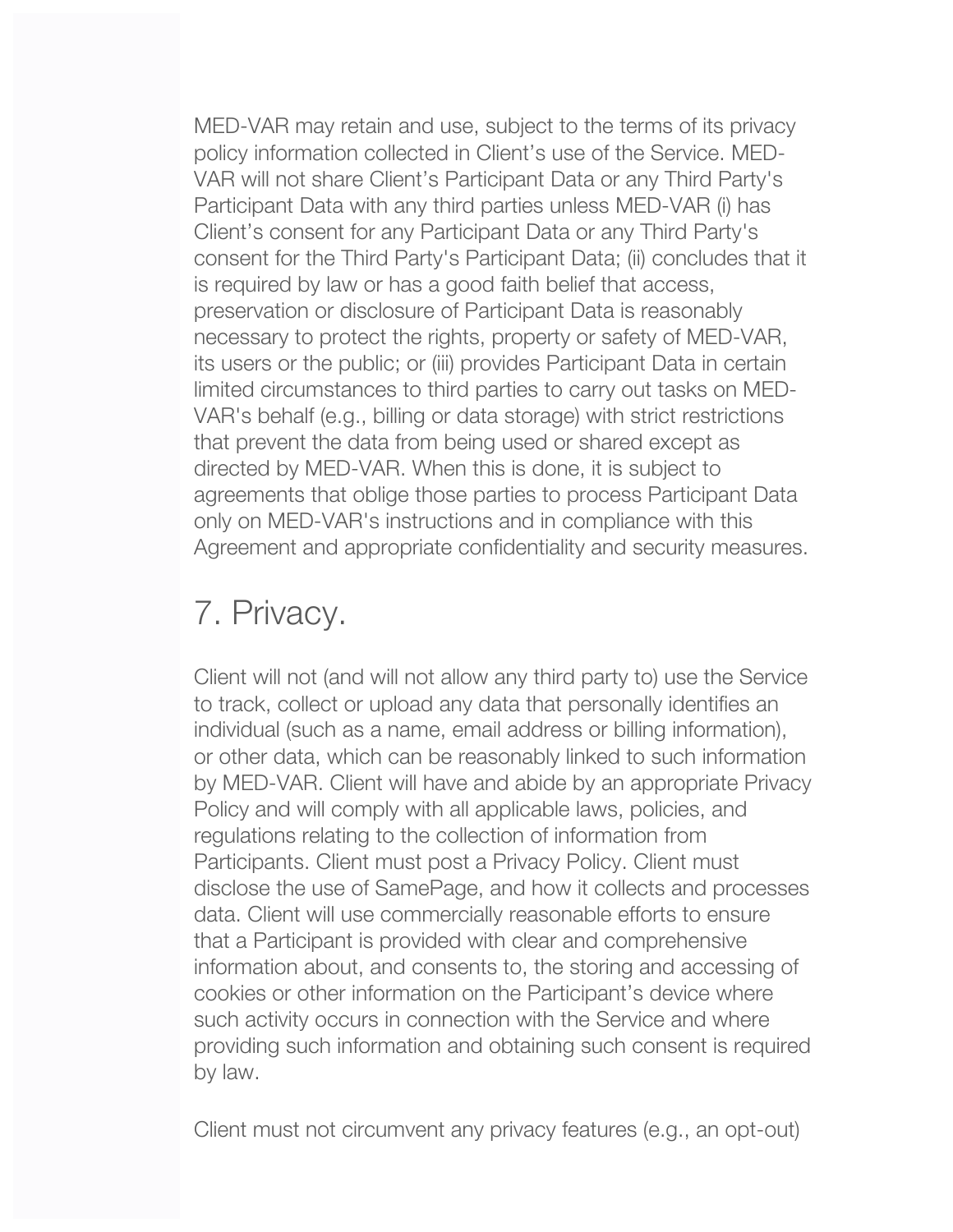that are part of the Service.

### 8. Indemnification.

To the extent permitted by applicable law, Client will indemnify, hold harmless and defend MED-VAR and its wholly owned subsidiaries, at Client's expense, from any and all third-party claims, actions, proceedings, and suits brought against MED-VAR or any of its officers, directors, employees, agents or affiliates, and all related liabilities, damages, settlements, penalties, fines, costs or expenses (including, reasonable attorneys' fees and other litigation expenses) incurred by MED-VAR or any of its officers, directors, employees, agents or affiliates, arising out of or relating to (i) Client's breach of any term or condition of this Agreement, (ii) Client's use of the Service, (iii) Client's violations of applicable laws, rules or regulations in connection with the Service, (iv) any representations and warranties made by Client concerning any aspect of the Service, the Software or Reports to any Third Party; (v) any claims made by or on behalf of any Third Party pertaining directly or indirectly to Client's use of the Service, the Software or Reports; (vi) violations of Client's obligations of privacy to any Third Party; and (vii) any claims with respect to acts or omissions of any Third Party in connection with the Service, the Software or Reports. MED-VAR will provide Client with written notice of any claim, suit or action from which Client must indemnify MED-VAR. Client will cooperate as fully as reasonably required in the defense of any claim. MED-VAR reserves the right, at its own expense, to assume the exclusive defense and control of any matter subject to indemnification by Client.

## 9. Third Parties.

If Client use the Service on behalf of the Third Party or a Third Party otherwise uses the Service through Client's Account, whether or not Client are authorized by MED-VAR to do so, then Client represent and warrant that (a) Client are authorized to act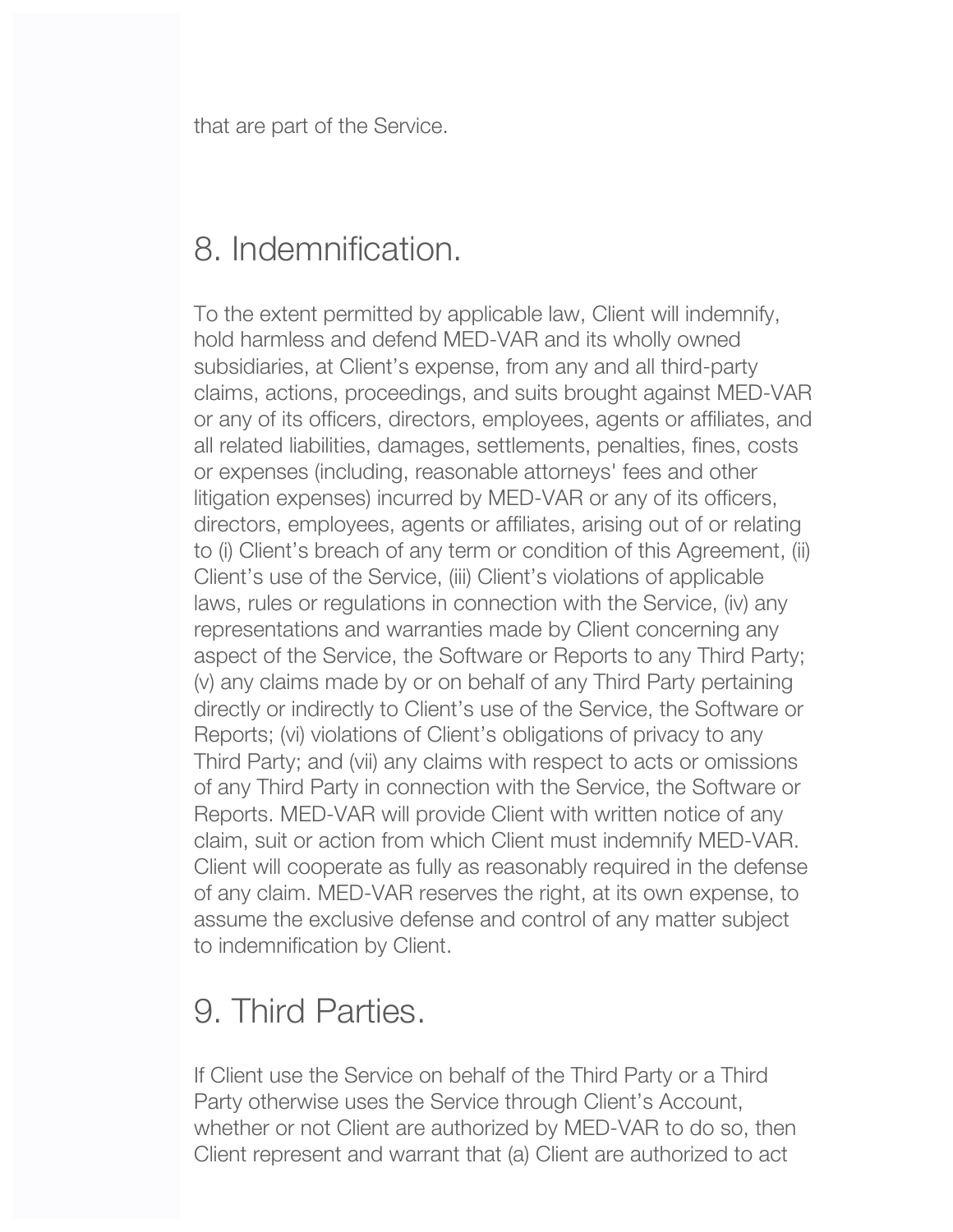on behalf of, and bind to this Agreement, the Third Party to all obligations that Client have under this Agreement, (b) MED-VAR may share with the Third Party any Participant Data that is specific to the Third Party's Properties, and (c) Client will not disclose Third Party's Participant Data to any other party without the Third Party's consent.

# 10. DISCLAIMER OF WARRANTIES.

TO THE FULLEST EXTENT PERMITTED BY APPLICABLE LAW, EXCEPT AS EXPRESSLY PROVIDED FOR IN THIS AGREEMENT, MED-VAR MAKES NO OTHER WARRANTY OF ANY KIND, WHETHER EXPRESS, IMPLIED, STATUTORY OR OTHERWISE, INCLUDING WITHOUT LIMITATION WARRANTIES OF MERCHANTABILITY, FITNESS FOR A PARTICULAR USE AND NONINFRINGEMENT.

#### 11. LIMITATION OF LIABILITY.

TO THE EXTENT PERMITTED BY APPLICABLE LAW, MED-VAR WILL NOT BE LIABLE FOR CLIENTR LOST REVENUES OR INDIRECT, SPECIAL, INCIDENTAL, CONSEQUENTIAL, EXEMPLARY, OR PUNITIVE DAMAGES, EVEN IF MED-VAR OR ITS SUBSIDIARIES AND AFFILIATES HAVE BEEN ADVISED OF, KNEW OR SHOULD HAVE KNOWN THAT SUCH DAMAGES WERE POSSIBLE AND EVEN IF DIRECT DAMAGES DO NOT SATISFY A REMEDY. MED-VAR'S (AND ITS WHOLLY OWNED SUBSIDIARIES' TOTAL CUMULATIVE LIABILITY TO CLIENT OR ANY OTHER PARTY FOR ANY LOSS OR DAMAGES RESULTING FROM CLAIMS, DEMANDS, OR ACTIONS ARISING OUT OF OR RELATING TO THIS AGREEMENT WILL NOT EXCEED \$500 (USD).

#### 12. Proprietary Rights Notice.

The Service, which includes the Software and all Intellectual Property Rights therein are, and will remain, the property of MED-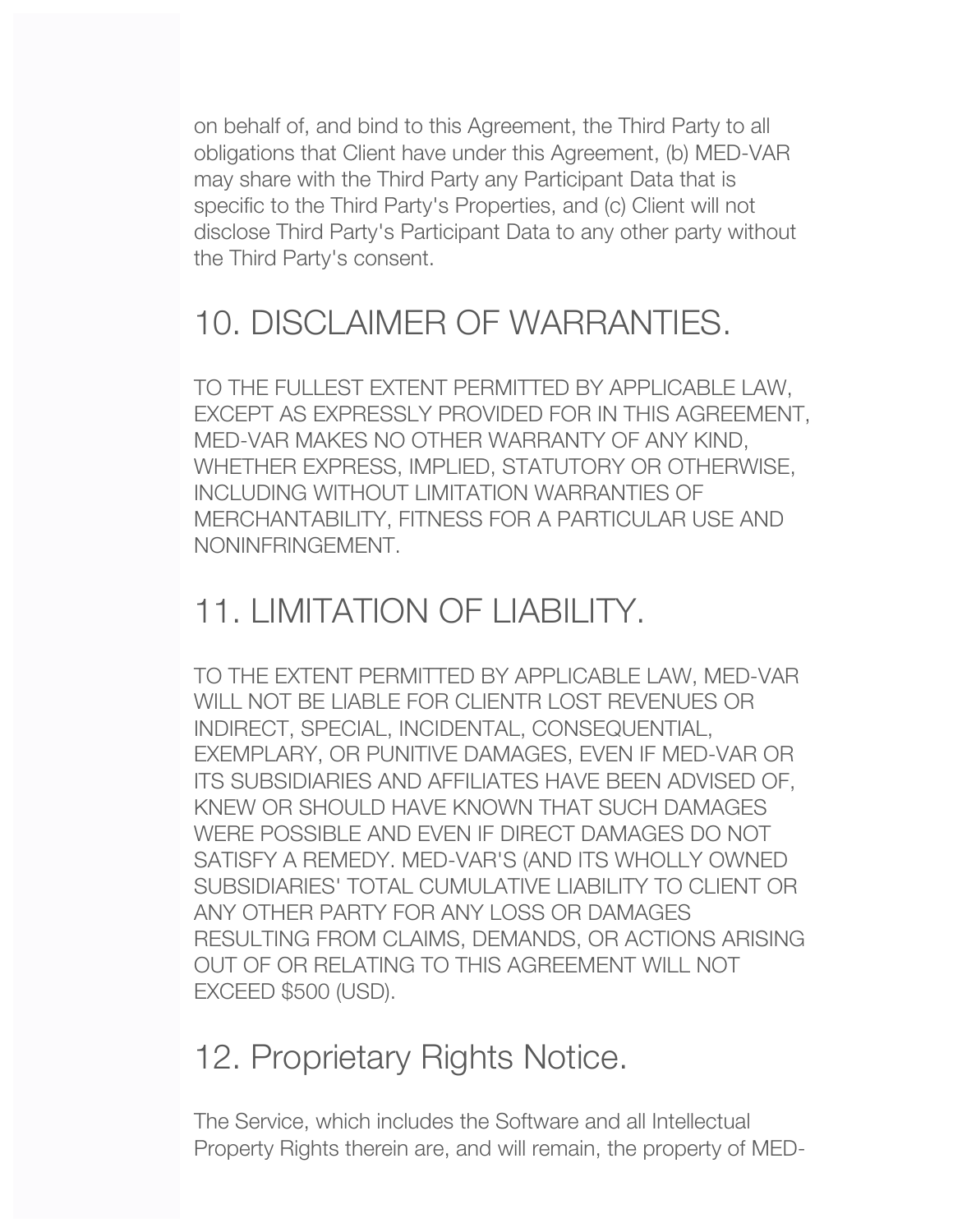VAR (and its wholly owned subsidiaries). All rights in and to the Software not expressly granted to Client in this Agreement are reserved and retained by MED-VAR and its licensors without restriction, including, MED-VAR's (and its wholly owned subsidiaries') right to sole ownership of the Software and Documentation. Without limiting the generality of the foregoing, Client agree not to (and not to allow any third party to): (a) sublicense, distribute, or use the Service, documentations or Software outside of the scope of the license granted in this Agreement; (b) copy, modify, adapt, translate, prepare derivative works from, reverse engineer, disassemble, or decompile the documentation or Software or otherwise attempt to discover any source code or trade secrets related to the Service; (c) rent, lease, sell, assign or otherwise transfer rights in or to the documentation, Software or the Service; (d) use, post, transmit or introduce any device, software or routine which interferes or attempts to interfere with the operation of the Service or the Software; (e) use the information collection process, organizational mapping tools, scoring systems, algorithms, trademarks, trade names, service marks, logos, domain names and other distinctive brand features or any copyright or other proprietary rights associated with the Service for any purpose without the express written consent of MED-VAR; (f) register, attempt to register, or assist anyone else to register any trademark, trade name, serve marks, logos, domain names and other distinctive brand features, copyright or other proprietary rights associated with MED-VAR (or its wholly owned subsidiaries) other than in the name of MED-VAR (or its wholly owned subsidiaries, as the case may be); (g) remove, obscure, or alter any notice of copyright, trademark, or other proprietary right appearing in or on any item included with the Service; or (h) seek, in a proceeding filed during the term of this Agreement or for one year after such term, an injunction of any portion of the Service based on patent infringement.

All displays or publications of the Deliverables shall bear accreditation and/or copyright notice in M.E.D-V.A.R's name, in the form, size and location as incorporated by M.E.D-V.A.R and shall include a link to the website of M.E.D-VA.R, in all Deliverables and on Client's website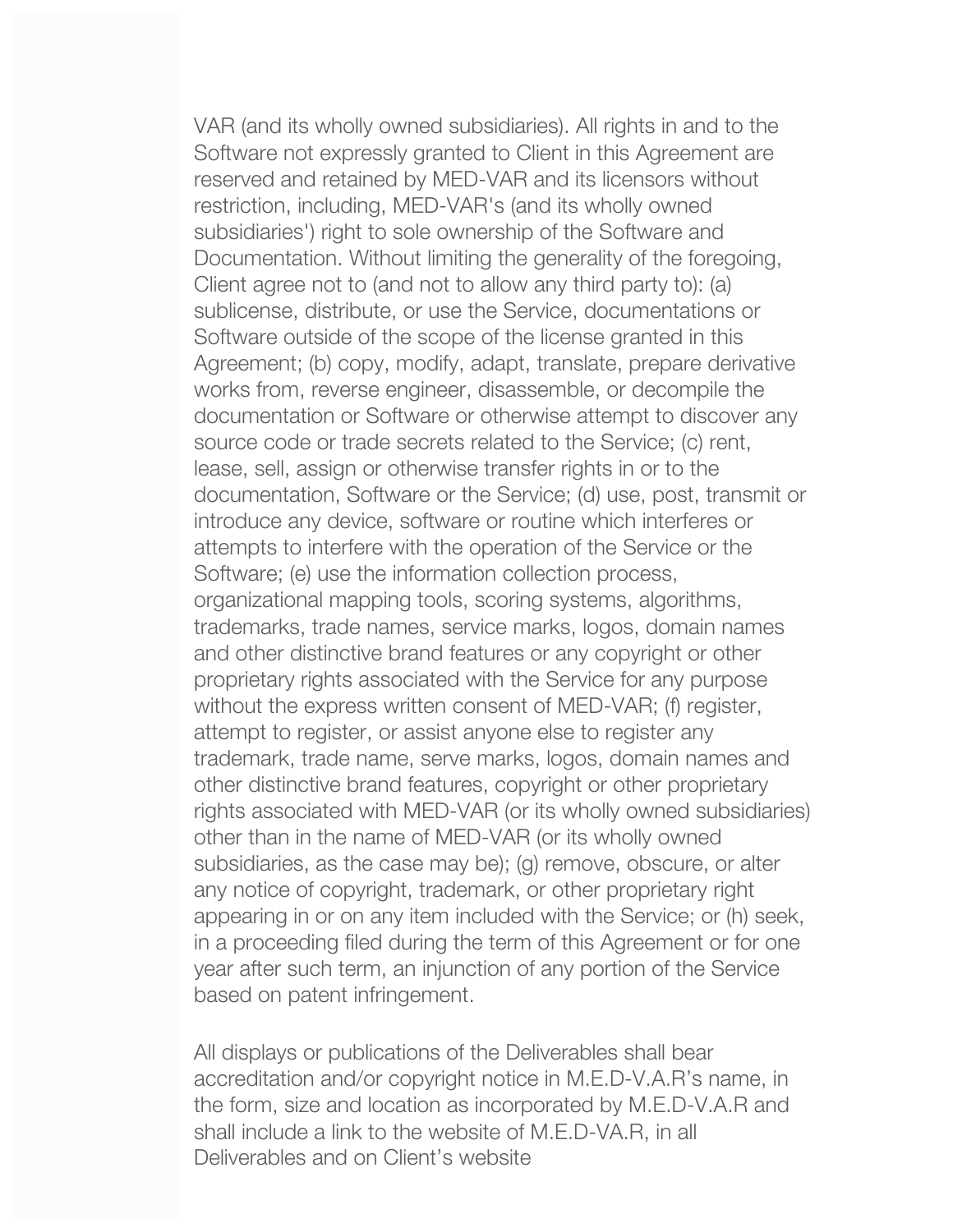# 13. U.S. Government Rights.

If the use of the Service is being acquired by or on behalf of the U.S. Government or by a U.S. Government prime contractor or subcontractor (at any tier), in accordance with 48 C.F.R. 227.7202-4 (for Department of Defense (DOD) acquisitions) and 48 C.F.R. 2.101 and 12.212 (for non-DOD acquisitions), the Government's rights in the Software, including its rights to use, modify, reproduce, release, perform, display or disclose the Software or Documentation, will be subject in all respects to the commercial license rights and restrictions provided in this Agreement.

# 14. Terms and Termination.

Either party may terminate this Agreement at any time with notice. Upon any termination of this Agreement, MED-VAR will stop providing, and Client will stop accessing the Service; and Client will delete all copies of the GATC from all Properties and certify thereto in writing to MED-VAR within 3 business days of such termination. In the event of any termination (a) Client will not be entitled to any refunds of any usage fees or any other fees, and (b) any outstanding balance for Service rendered through the date of termination will be immediately due and payable in full and (c) all of Client's historical Report data will no longer be available to Client.

## 15. Modifications to Terms of Service and Other Policies.

MED-VAR may modify these terms or any additional terms that apply to the Service to, for example, reflect changes to the law or changes to the Service. Client should look at the terms regularly. MED-VAR will post notice of modifications to these terms at www.samepage/med-var.com or other policies referenced in these terms at the applicable URL for such policies. Changes will not apply retroactively and will become effective no sooner than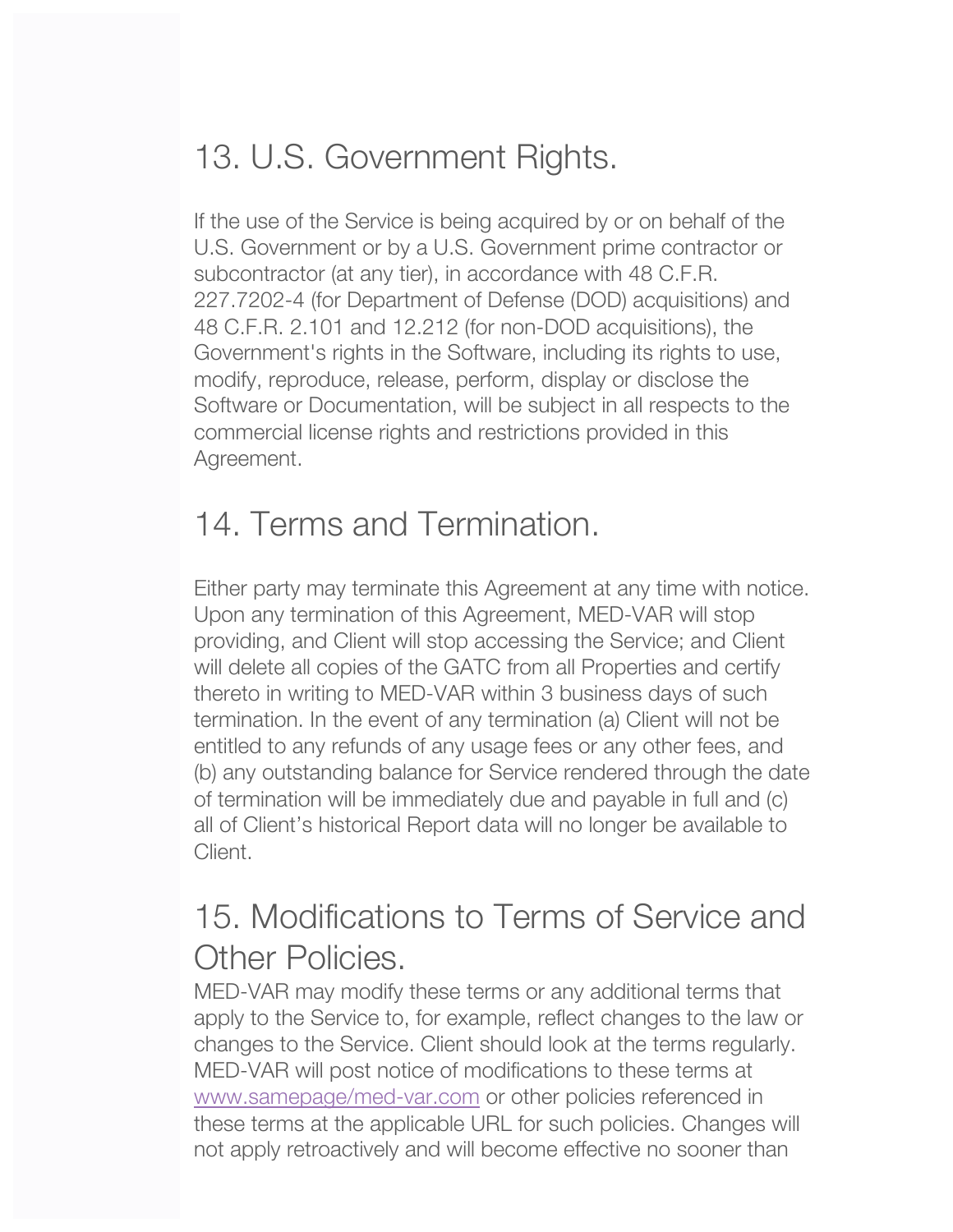14 days after they are posted. If Client does not agree to the modified terms for the Service, Client should discontinue Client's use SamePage. No amendment to or modification of this Agreement will be binding unless (i) in writing and signed by a duly authorized representative of MED-VAR, (ii) Client accept updated terms online, or (iii) Client continue to use the Service after MED-VAR has posted updates to the Agreement or to any policy governing the Service.

### 16. Miscellaneous, Applicable Law and

Venue. MED-VAR will be excused from performance in this Agreement to the extent that performance is prevented, delayed or obstructed by causes beyond its reasonable control. This Agreement (including any amendment agreed upon by the parties in writing) represents the complete agreement between Client and MED-VAR concerning its subject matter, and supersedes all prior agreements and representations between the parties. If any provision of this Agreement is held to be unenforceable for any reason, such provision will be reformed to the extent necessary to make it enforceable to the maximum extent permissible so as to affect the intent of the parties, and the remainder of this Agreement will continue in full force and effect. This Agreement will be governed by and construed under the laws of the state of California without reference to its conflict of law principles. In the event of any conflicts between foreign law, rules, and regulations, and California law, rules, and regulations, New York law, rules and regulations will prevail and govern. Each party agrees to submit to the exclusive and personal jurisdiction of the courts located in Erie County, New York. The United Nations Convention on Contracts for the International Sale of Goods and the Uniform Computer Information Transactions Act do not apply to this Agreement. The Software is controlled by U.S. Export Regulations, and it may be not be exported to or used by embargoed countries or individuals. Any notices to MED-VAR must be sent to: MED-VAR LLC, 640 Ellicott St #423, Buffalo, NY 14203, USA, with a copy to Legal Department, via first class or air mail or overnight courier, and are deemed given upon receipt. A waiver of any default is not a waiver of any subsequent default. Client may not assign or